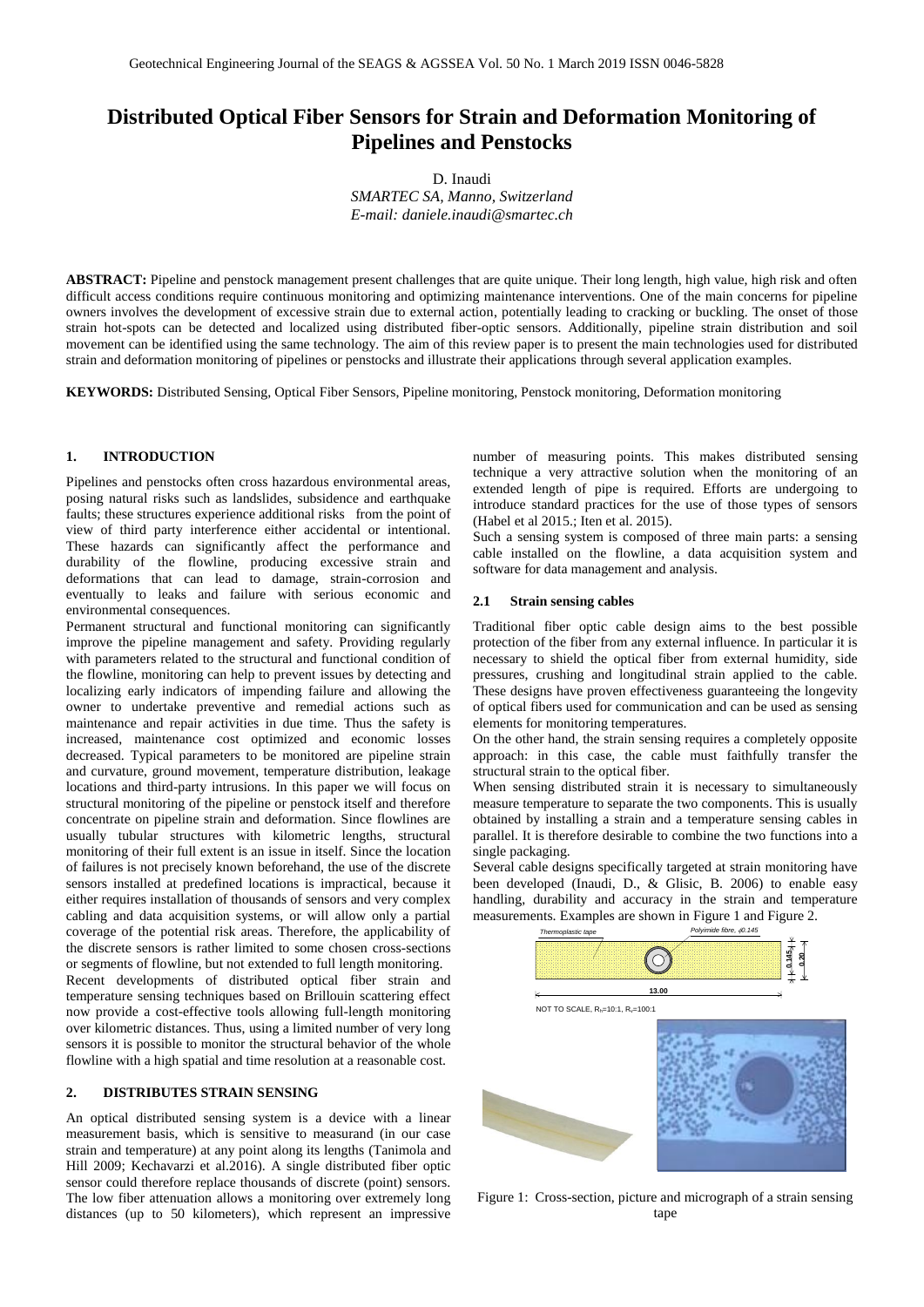

Figure 2: Cross-section and picture of a combined strain and temperature sensing cable

#### **2.2 Measurement system**

Fiber optics distributed sensing systems rely on the use of intrinsic scattering properties of the light travelling within the fiber and its dependence on the strain and temperature condition of the fiber itself. Strain sensing is based on Stimulated Brillouin Scattering (Fellay, A. et al. 1997). This scattering process is an intrinsic property of the propagation of light in the silica material from which the sensing fiber is made.

The Brillouin interaction results in the generation of scattered light which experiences a frequency shift through the scattering process. This frequency shift depends linearly on the fiber strain and temperature. As a consequence, the scattered light has a slightly different wavelength than the original light and the departure from the original wavelength is directly proportional to the local strain and temperature of the fiber.

The Brillouin readout unit is connected to the proximal end of the sensing cable and can be placed remotely from the sensing area, since a section of optical fiber cable can be used to link the reading unit to the sensor itself without any performance degradation. The other sensor end is brought back through a second fiber and connected to the reading unit to form a loop. Some systems can also work in single-ended configuration with degraded performance. This is useful in case of damage to the fiber. An example of a Brillouin readout unit is presented in Figure 3 and typical performances in **Error! Reference source not found.**.



Figure 3: Brillouin readout unit

Table 1 Performance of Distributed Brillouin readout unit

| 50 km                                 |
|---------------------------------------|
| 2 (standard),                         |
| up to 60 (with channel switch)        |
| 1 m                                   |
| $0.1^{\circ}$ C                       |
| $2 \mu \epsilon (0.002 \text{ mm/m})$ |
| 1-5 minutes                           |
|                                       |

### **2.3 Data management software**

The main functions of the data management software are aimed to measure and analyze distributed sensors automatically. The operator can view in real time the sensor's measurement history in graphical form (see Figure 4). Software is also able to trigger alerts and show warnings on the display. Warnings can be generated for different types of events such as a high strain or an extreme/low temperature. The software is able to combine measurements from different sensing cable, to obtain complex results, such as temperature compensated strains. It can also combine strain readings from several sensors installed at different positions around the pipeline to estimate pipeline deformations.

An additional module is dedicated to the detection of leaks form pipelines, dikes, reservoirs and other similar structures, by identification of local temperature anomalies (Inaudi et al. 2008). Another optional module is devoted to the detection of cracks from distributed strain data (Ravet et al. 2009).

The software stores all information into a single data-base structure. All data can be easily exported to third-party software or transmitted to an industrial control system, e.g. via a SCADA connection.



Figure 4: Distributed Data Management Software Screenshot (DiView)

# **3. PIPELINE AND PENSTOCK STRAIN MONITORING**

Pipelines and penstocks subject to ground deformations can develop different types of deformations:

- Tension: potentially leading to cracks if tensile stress exceeds the material strength. Tension can be global if it is produced e.g. by a landslide in the direction of the pipe or local if it is produced e.g. by a crack in the rock around a penstock. Temperature changes can also induce pipeline elongation.
- Compression: potentially leading to local or global buckling.
- Bending: potentially leading to local buckling on the compression side and cracks on the tension side. Bending can be the result of a shear action in the ground due to a fault or to any other non-uniform ground deformation, such as localized subsidence. Temperature gradients can also induce bending.
- Torsion: less common, but potentially leading to buckling and cracks.
- Hoop strain: typically due to changes in internal (or external) pressure.
- Localized strain, due to local application of forces, such as a stone pushing against the pipe wall or damage from 3rd party intrusion such as a digger hitting the pipe.

Different sensor configurations are recommended to capture those effects.

#### **3.1 Sensor configuration**

Distributed sensor cables are easily installed along the length of the pipe. It is possible to install multiple lines at different positions around the pipe. If a single cable is installed (e.g. at the 12 o'clock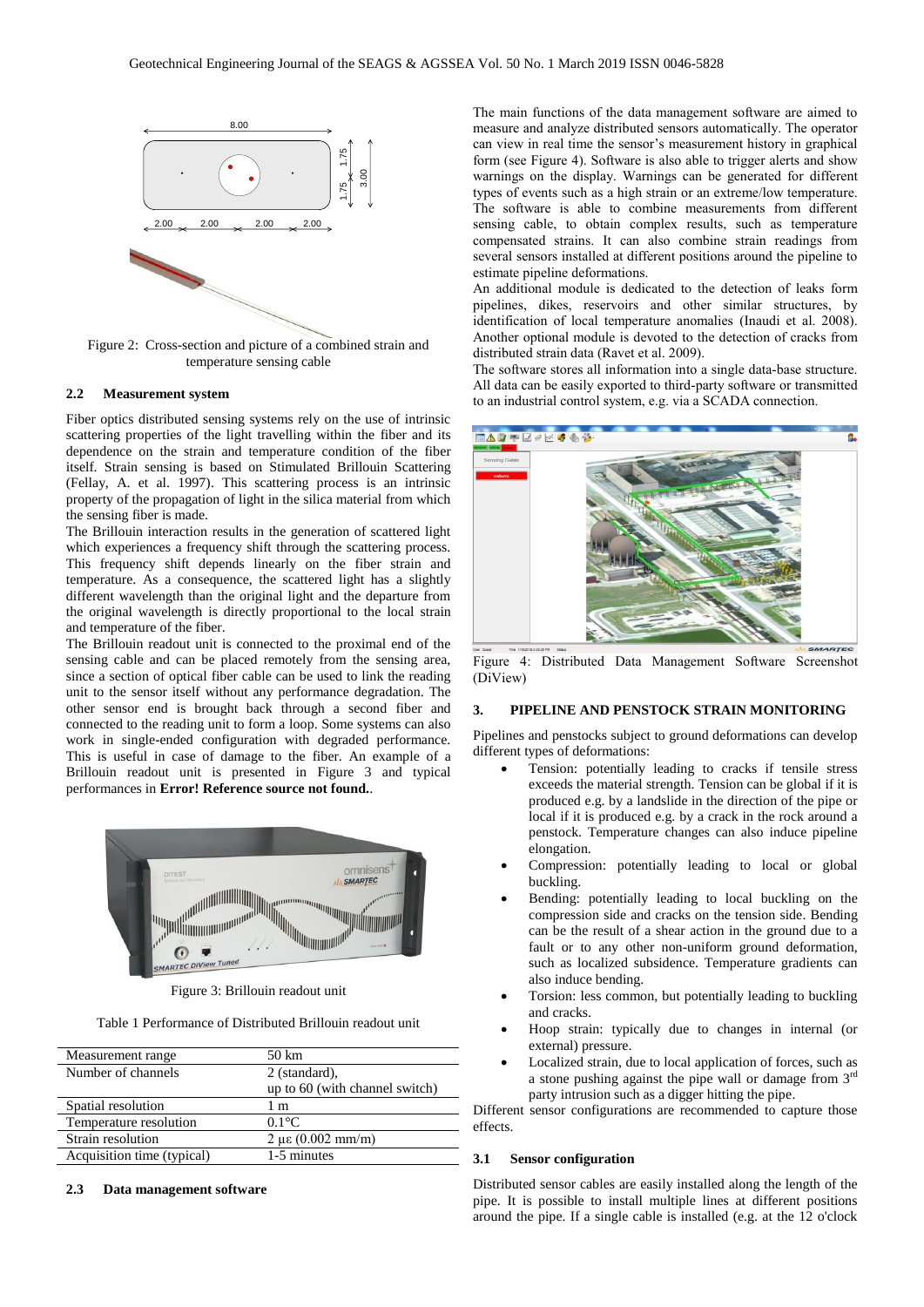position), it will be able to sense the tension or compression strain at that location. If the pipe is only subject to tensile and compressive strains a single cable will be sufficient to capture both. If the pipe is subject to unidirectional bending, two sensor lines are required. If the expected bending is horizontal, two cable lines at 3 o'clock and at 9 o'clock position (Figure 5) will provide both longitudinal strain (obtained by averaging the two readings) and bending strain (obtained by subtracting the two strain readings).

If two-dimensional bending is expected a minimum of three cables are required (Glisic & Inaudi 2008). Those could be installed at 12, 4 and 8 o'clock positions.



Figure 5: Sensor layout for capturing two-dimensional bending and longitudinal strain

Capturing hoop strain requires the installation of sensors around the circumference of the pipe. This increases the installation complexity significantly and is typically performed only at a few locations.

Finally, to evaluate torsion it is required to install distributed sensing cables helicoidally. This is very complex in practice and is mostly limited to cases where the sensing cable can be embedded in the pipe during fabrication (see paragraph 4.5 for an example).

# **3.2 Installation techniques**

To sense strain the cable must be attached to the pipeline along its entire length.

Installation techniques include the following methods:

- Gluing: the cable is glued to the pipe using an appropriate adhesive such as epoxy. Also possible inside largediameter pipes and penstocks (see application example below).
- Taping: the cable is attached to the pipe using bi-adhesive tape and/or sealing adhesive tape.
- Strapping: the cable is pre-tensioned and strapped to the pipeline at regular intervals using metallic or plastic bands.
- Combined techniques: adding straps at the ends of the sensing region is a good practice.

In most cases the installation can be carried out on top of the corrosion protection layer (polymer or HDPE layer).

For sections of up to several hundreds of meters, manual installation is feasible and cost-effective. For longer lengths automated installation robots crawling along the pipeline have been developed for special projects, such as the one depicted in Figure 6.



Figure 6: Automated sensor installation machine (curtesy of Laser Solutions, Russia)

It is also possible to install a strain sensing cable directly into the ground along the pipe. This allows the localization of areas showing movement, but does not allow a quantification of the real stain experienced by the pipe, since the interaction between soil and pipe is very complex.

# **4. APPLICATION EXAMPLES**

The following application examples illustrate how distributed sensing technology can be effectively used to address different monitoring tasks associated with the management of oil and gas pipelines and water penstock.

# **4.1 Gas Pipeline in landslide area (Italy)**

About 500 meters of a buried, 35 years old gas pipeline, located in Italy, lie in an unstable area. The landslide progresses with time and introduces strain to the pipeline. When the strain is estimated to be excessive, the affected section must be excavated to release the strain, typically every 10 years. Three symmetrically disposed vibrating wires were installed in several sections at a distance typically of 50/100 m chosen as the most stressed ones according to a preliminary engineering evaluation. These sensors were very helpful, but could not fully cover the length of the pipeline and only provide local measurements. Thus, there is a risk that other sections of pipe are experiencing higher strains but are not equipped with sensors. Distributed strain monitoring was selected in order to improve the vibrating wire strain gauges monitoring system, already used at the site, by extending coverage to the whole length.



Figure 7: SMARTape on the gas pipeline.

Different types of distributed sensors were used: a tape sensor (SMARTape) and a temperature sensing cable. Three parallel lines constituted of five segments of SMARTape sensor were installed over the whole concerned length of the pipeline (see Figure 7). The lengths of segments ranged from 71 m to 132 m, and the position of the sensors with respect to the pipeline axis were at  $0^{\circ}$ , 120° and – 120° approximately. The strain resolution of the SMARTape is 20 micro-strains, with spatial resolution of 1 m (and an acquisition step of 0.25 m) and provides the monitoring of average strains, average curvatures and deformed shape of the pipeline. The temperature sensing cable was installed onto the upper line (0°) of the pipeline in order to compensate the strain measurements for temperature variations that can occur between the seasons. The temperature resolution of the sensor is 1°C with the same spatial resolution and acquisition of the SMARTape. All the sensors are connected to a central measurement point by means of extension optical cables and connection boxes. They are periodically read from this point using a single reading unit (DiTeSt). Since the landslide process is slow, and the measurements sessions were performed manually once a month. All the measurements obtained with the distributed system are correlated with the measurements obtained with vibrating wires.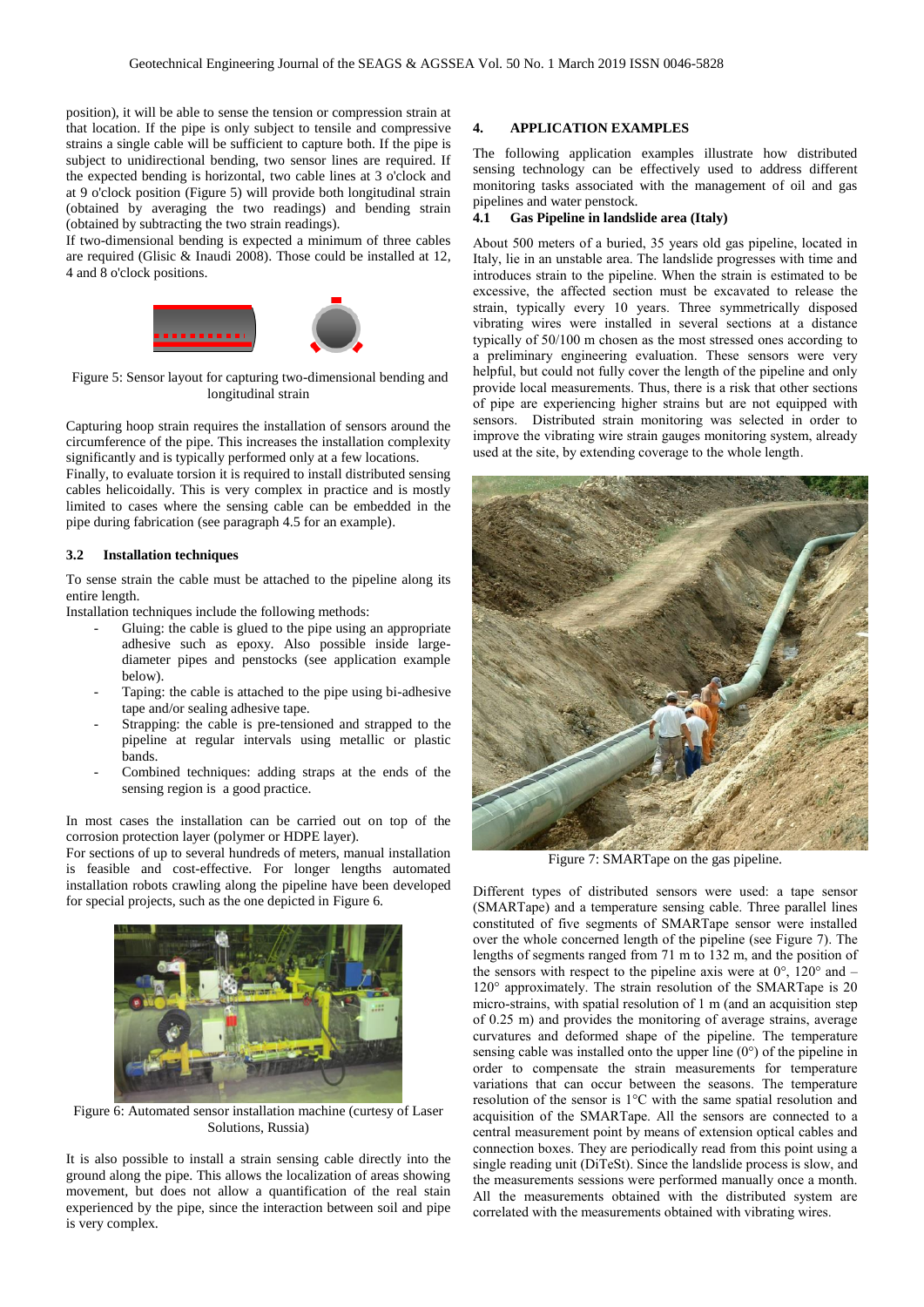During the excavation the pipe was laid on the soil supports every 20 – 30 m. Therefore, its static system can be considered as a continuous girder. After the burring, the pipe was loaded with soil and deformed. The pipe cross-sections located on the supports have been subject to negative bending (tension at the top) and the section between the supports to positive bending (tension at the bottom). The diagram showing the strain distribution over the length of the pipeline after the burring measured by distributed sensing is presented in Figure 8. The normal cross-sectional strain distribution as well as the curvature distribution in horizontal and vertical planes are calculated from the measurements and presented in Figure 9. It can be observed that the main impact to the pipe is vertical bending (curvature) that is due to the temporary supports.



Figure 8: Strain distribution over the monitored part of the pipeline



Figure 9: Cross-section strain and curvatures distribution calculated from the strain measurements

The sensors have been measuring for a period of two years, providing interesting information on the deformation induced by burying and by the landslide progression (Inaudi et al. 2007). A gas leakage simulation was also performed with success using the temperature sensing cable.

### **4.2 Water Pipeline crossing fault zone (USA)**

A very similar application was carried out in Alameda country, California, USA, on a water pipeline crossed a tectonic fault. Several construction techniques were used to minimize the strain that the pipeline would experience in case of a fault movement following an earthquake. A distributed optical fiber strain monitoring system was installed along this section to verify the level of experienced strain after such a seismic event (Figure 10).

### **4.3 Penstock in fractured rock (Switzerland)**

During a normal inspection, one expert detected a crack in a penstock located in the Swiss Alps. This crack was located in a horizontal armored section of an underground penstock. This started a complete non-destructive test of the 200m long section which revealed that no welds were 100% free of micro-cracks. This can be explained by a landslide that occurred in the surrounding land at a speed of about 0.5 mm/year. It was therefore decided to seal all welds with an elastic strip made of rubber and capable of up to

300% elongation. These rubber strips have been glued on each weld, including those with no cracks.



Figure 10: Water pipeline section crossing tectonic fault and instrumented with distributed strain sensors (visible on top, two other lines installed at 4 and 8 o'clock).

To allow continuous monitoring of this section and of the welds it was decided to implement a monitoring system based on conventional sensors (measuring pressure and flow around the penstock), but also a distributed strain sensing system installed along the whole disturbed length. For lines of sensing cables were installed inside the penstock as visible in Figure 11. An additional sensor line was installed in a nearby inspection gallery that is also experiencing cracking.



Figure 11: Penstock equipped with four lines of longitudinal strain sensing cables. The white circumferential strips are the sealing rubber bands.

The system has been in operation for three years and the resulting data is continuously assessed according to a predefined protocol to identify any new behavior that could be indicative of crack movements (Jordan and Papilloud 2015). An example of data visualization is presented in Figure 12. The vertical lines represent areas of higher strain. It can be noticed that those lines are continuous over the whole time period, indicating that no new highstrain area has appeared.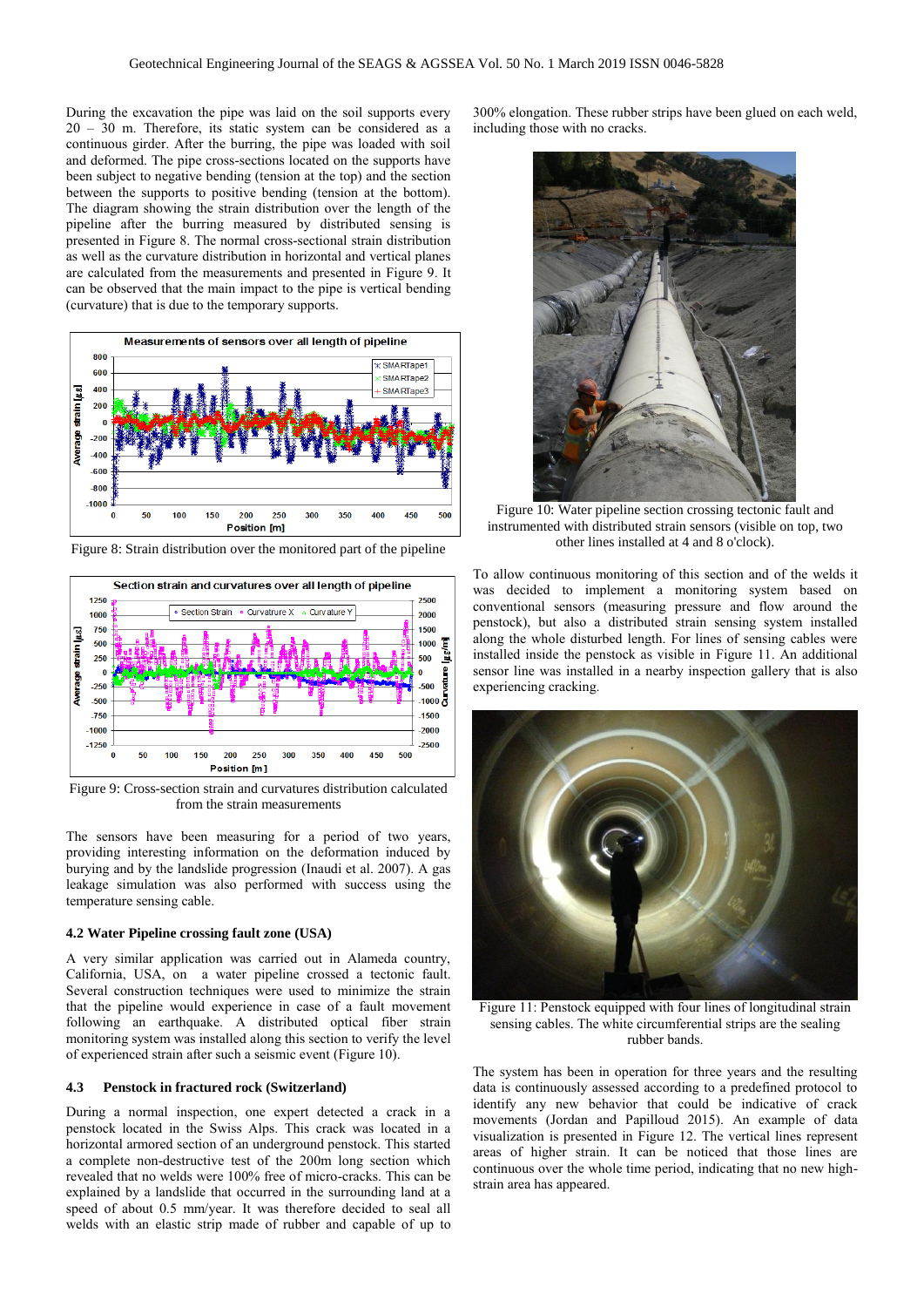

Figure 12: Pseudo color plot of strain versus time and position. Curtesy of HYDRO Exploitation SA (Jordan and Papilloud 2015)

### **4.4 Laboratory shear test (USA)**

An interesting application of distributed sensing for monitoring underground segmental water pipelines was carried out by Princeton University at the Cornell NEES Site (Glisic & Yao 2012).

The test consisted in a large test basin in which a pipeline was assembled and tested under simulated shear movements, similar to those produced by an earthquake. The basin is a 3.40 m wide, 13.40 m long, and 2 m deep steel frame box with wooden walls. It consists of two parts: a movable part and a fixed part that can be moved relative to each other as depicted in Figure 13.



Figure 13: Schematic view of the pipeline testing facility. Curtesy of Prof. Branko Glisic (Glisic & Yao 2012)

Different types of optical fiber sensors were installed along the pipe at multiple locations around the pipeline circumference and crossing the joints between pipeline sections as shown in Figure 14.



Figure 14: Installation of sensor across a pipe joint. Curtesy of Prof. Branko Glisic (Glisic & Yao 2012)

The data recording during the test enable the identification of joints that were opening and areas that were crushing, as observed in the example of Figure 15.



Figure 15: Detection of damage during shear test. Arrow indicates damage location. Curtesy of Prof. Branko Glisic (Glisic & Yao 2012)

### **4.5 Integration in composite tubing (Netherlands)**

The larger hydrocarbon reservoirs in Europe are rapidly depleting. The remaining marginal fields can only be exploited commercially by the implementation of new 'intelligent' technology, such as electric Coiled Tubing drilling or Intelligent Well Completions. Steel CT with an internal electric wire line is the current standard for such operations. Steel CT suffers from corrosion and fatigue problems, which dramatically restrict the operational life. The horizontal reach of steel CT is limited due to its heavy weight. The inserted wire line results in major hydraulic power losses and is cumbersome to install. To address these issues a joint research project supported by the European Commission was started in order to develop a high-temperature, corrosion and fatigue resistant thermoplastic Power & Data Transmission Composite Coiled Tubing (PDT-COIL) for electric drilling applications. This PDT-COIL contains embedded electrical power and fiber-optics for sensing, monitoring and data transmission.

The PDT-COIL consists of a functional liner containing the electrical and the optical conductors and a structural layer of carbon and glass fibers embedded in high performance thermoplastic polymers (Inaudi & Glisic 2006b). The electric conductors provide electric power for Electric Submersible Pumps or Electric Drilling Motors. A distributed fiber-optic Sensing and Monitoring System, based on the SMARTProfile design is also integrated in the liner thickness over its whole length and is used to measure relevant well parameters, monitor the structural integrity of the PDT-COIL and can be used for data transmission (see Figure 16).



Figure 16: PDT-Coil Cross-section. The fiber optics sensing SMARTProfile are designated by SP-A, SP-B and SP-C.

The embedded optical fiber system was tested for measuring strain, deformations and temperatures of the coil.

Testing of distributed strain and deformation measurements was performed on a 15m long section of polyethylene liner with integrated strain sensing fibers. The diameter of the tube was 56 millimeters. Four optical fibers were installed in a helix, with the angles of -2.5°, -5°, 5° and 10° with respect to the tube axis, in order to evaluate performance of fibers installed with different angles.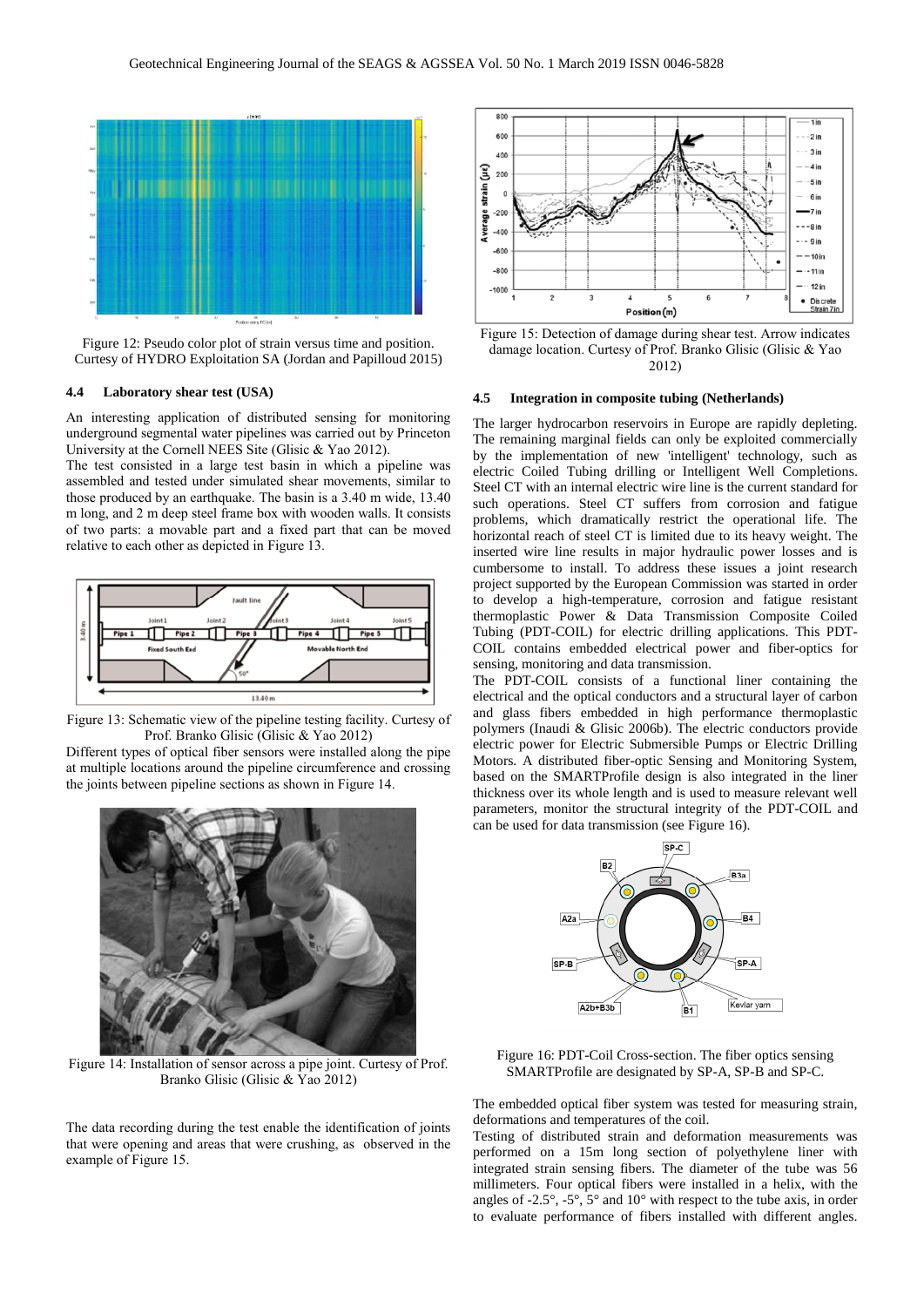Two sensors with angles of -5° and 10° were connected one after the other and a closed loop was created with the reading unit. The temperature was measured on coils with free optical fibers installed before, between and after the strain sensing sections.

The aim of this test was to verify the performance of the monitoring system and algorithms. The following tests were performed: traction test, torsion test, combined traction and torsion test, bending test, half tube bending test, double bending test and, combined bending and torsion test. As examples, the results of traction and torsion tests are presented in Figure 17 and Figure 18.



Figure 17: Results of the traction test and comparison with theoretical prediction



Figure 18: Results of the torsion test and comparison with theoretical predictions; higher winding angles provide more sensitivity and accuracy for torsion measurements

### **4.6 Other applications**

Other applications of distributed strain sensing to pipeline monitoring include the following:

- Gaz de France Suez Saint Denis La Plaine (France): oil pipeline (SMARTEC)
- Rover Pipeline LLC and Energy Transfer (USA) natural gas pipeline (SMARTEC)
- Gas pipeline monitoring during nearby tunnel construction (Austria) (Technical University Graz and SMARTEC)
- Integrity monitoring: Sakhalin-Khabarovsk-Vladivostock transmission pipeline (Russia): oil pipeline (Omnisens and Laser Solutions)
- Pipeline integrity monitoring Transandean route (Peru) (Omnisens)
- Smart Pipe Company Katy TX (USA): reinforced thermoplastic pipeline (SMARTEC)

### **5. CONCLUSION**

The use of distributed fiber optic monitoring system allows continuous monitoring and management of pipelines, increasing their safety and allowing the pipeline operator to take informed decisions on the operations and maintenance of the pipe. The

presented monitoring system and the application examples shown in this paper demonstrate how it is possible to obtain information on the pipeline state and conditions. In particular a distributed fiber optic system allows continuous monitoring of strain along the pipeline. This is particularly useful at critical locations, where movements caused by earthquakes, landslides, settlements or human activities can introduce potentially dangerous strain conditions to the pipeline. Distributed strain monitoring allows the early detection of such conditions, enabling an intervention before a real damage is produced. This is a useful tool for pipeline management and for ondemand maintenance.

In general, distributed strain/deformation and temperature sensing is a useful technology that ideally complements the current monitoring and inspection activities, allowing a denser acquisition of operational and safety parameters. The measurements are performed at any point along the pipeline and not only at specific positions. Furthermore, the monitoring is continuous and does not interfere with the regular pipeline operation, contrary to e.g. pigging operations. The method can also be applied to non-piggable pipes. Recent developments in distributed fiber sensing technology allow the monitoring of 50 km of pipeline from a single instrument. To achieve the above-mentioned goals and take full advantage of the described sensing technology, it is fundamental requirement, however, to select and appropriately install adequate sensing cables, adapted to the specific sensing need. While it is generally easier to install sensing cables during the pipeline construction phases, it is also possible to retrofit existing pipelines and penstocks.

# **6. REFERENCES**

- Fellay, A., Thévenaz, L., Facchini, M., Nikles, M., & Robert, P. (1997, October). Distributed sensing using stimulated Brillouin scattering: towards ultimate resolution. In Optical Fiber Sensors (p. OWD3). Optical Society of America.
- Glisic, B., & Yao, Y. (2012). Fiber optic method for health assessment of pipelines subjected to earthquake-induced ground movement. Structural Health Monitoring, 11(6), 696-711.
- Glisic, B., & Inaudi, D. (2008). Fibre optic methods for structural health monitoring. John Wiley & Sons.
- Habel, W., R., Krebber, K. and Daum, W., (2015) "Standardization in Fiber-3optic Sensing for Structural Safety - Activities in the ISHMII and IEC." Proc. SPIE. 9436. 94360S: ISHMII and IEC," Proc. SPIE, 9436, 94360S; doi:10.1117/12.2185602.
- Inaudi, D., & Glisic, B. (2006). Reliability and field testing of distributed strain and temperature sensors. In Smart Structures and Materials 2006: Smart Sensor Monitoring Systems and Applications (Vol. 6167, p. 61671D). International Society for Optics and Photonics.
- Inaudi, D., & Glisic, B. (2006b). Integration of distributed strain and temperature sensors in composite coiled tubing. In Smart Structures and Materials 2006: Smart Sensor Monitoring Systems and Applications (Vol. 6167, p. 616717). International Society for Optics and Photonics.
- Inaudi, D., Belli, R., & Walder, R. (2008, January). Detection and localization of micro-leakages using distributed fiber optic sensing. In 2008 7th International Pipeline Conference (pp. 599- 605). American Society of Mechanical Engineers.
- Inaudi, D., Glisic, B., Figini, A., & Walder, R. (2007, October). Pipeline leakage detection and localization using distributed fiber optic sensing. Rio Pipeline Conference.
- Iten, M. et al., (2015) "Benefits of Global Standards on the Use of Optical Fiber Sensing Systems for the Impact of Construction of New Utilities and Tunnels on Existing Utilities", Proc. Pipelines 2015. Recent Advances in Underground Pipeline Engineering and Construction. 1655-1666, doi: 10.1061/9780784479360.152.
- Jordan. A, Papilloud E. 2015, Penstock structural health monitoring, Hydro 2015 Bordeaux, Session 19, Gates and penstock.
- Kechavarzi, C., Soga, K., de Battista, N., Pelecanos, L., Elshafie, M. and Mair, R. J., (2016) "Distributed Fiber Optic Fiber-optic